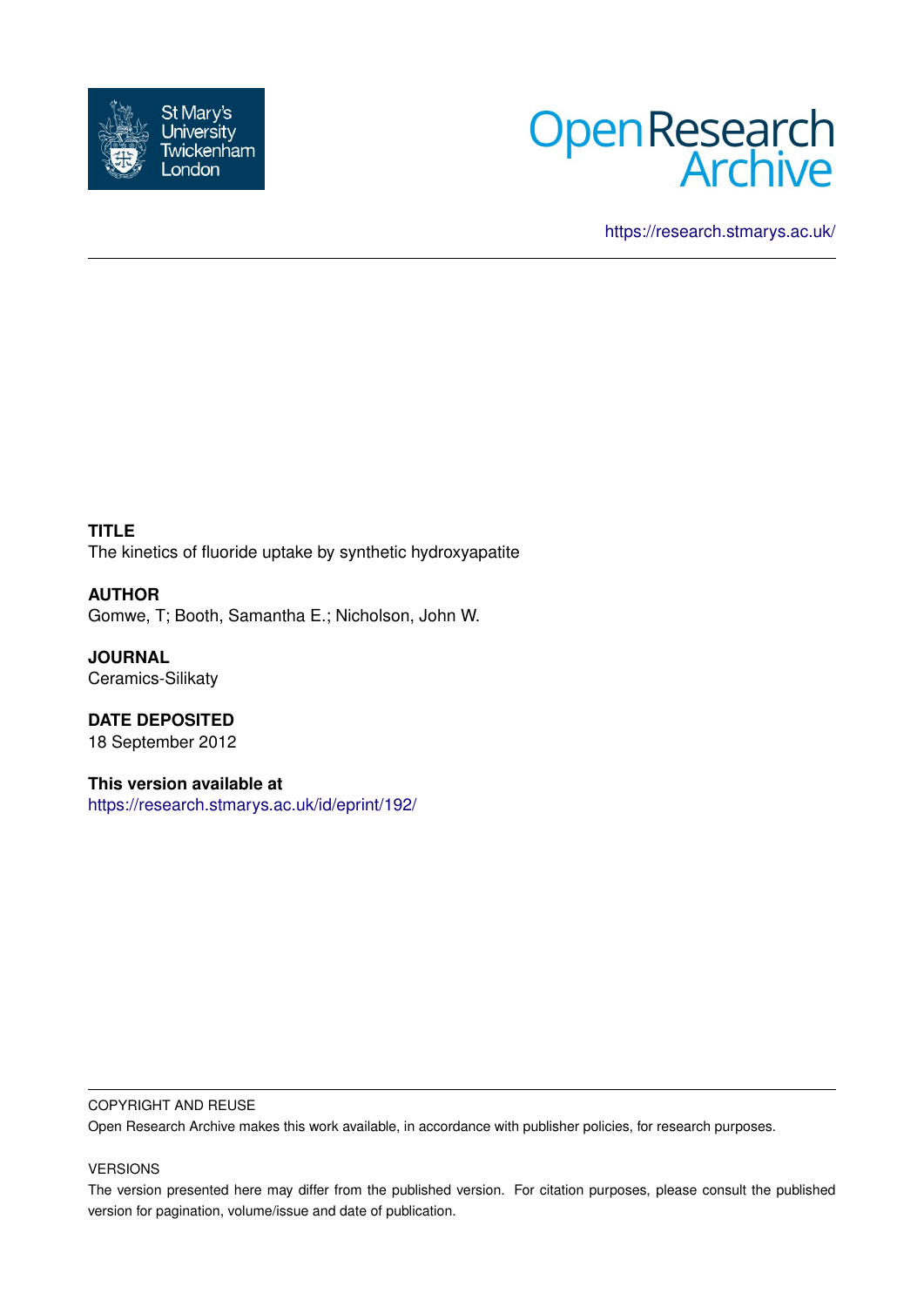# The kinetics of fluoride uptake by synthetic hydroxyapatite

Takudzwa Gomwe, Samantha E. Booth, # John W. Nicholson

*Department of Pharmaceutical, Chemical and Environmental Sciences, School of Science, University of Greenwich, Medway Campus, Chatham, Kent ME4 4TB, United Kingdom*

# E-mail: J.W.Nicholson@gre.ac.uk

Submitted November 23, 2011; accepted February 10, 2012

**Keywords:** Fluoride; Sorption; Kinetics; Hydroxyapatite; Pseudo-second order

*The kinetics of fluoride uptake by synthetic hydroxyapatite from aqueous solution has been studied. Experiments involved*  exposing 0.1 g of synthetic hydroxyapatite to 5 cm<sup>3</sup> of sodium fluoride solution in the concentration range 100-1000 ppm *fluoride and determining fluoride concentration at regular time intervals with a fluoride ion-selective electrode. In all cases, uptake was found to follow pseudo-second order kinetics with correlation coefficients of at least 0.998; all systems equilibrated by 24 hours with equilibrium uptake values that varied with the initial fluoride concentration. The kinetic results differ from those previously reported for much lower concentrations of fluoride, but in the present case, the concentrations were of clinical relevance, as they are those used in fluoride-containing dental products. Further work is necessary to determine how well these findings model uptake by natural hydroxyapatite and hence the extent to which they might apply in vivo.*

### **INTRODUCTION**

The mineral phase of teeth consists of hydroxyapatite, Hap [4], a substance which may have a variety of minor substitutions within the lattice that have little or no effect on its crystalline structure or form [11]. The various compositions of HAp may be summarised by the formula  $Ca_{(10-x)}(HPO_4)_x(PO_4)_{(6-x)}(OH)_{(2-x)}$  where x varies from 0 to 1. The extreme compositions are  $x = 0$ , which gives stoichiometric hydroxyapatite,  $Ca_{10}(PO_4)_6(OH)_2$ , with a Ca:P ratio of 1.67, and  $x = 1$ , which corresponds to  $Ca_9(HPO_4)(PO_4)_{5}(OH)$ , which has a Ca:P ratio of 1.50 [11]. Biological apatites are also often carbonatesubstituted and slightly calcium-deficient [4].

*In vivo*, the hydroxyapatite phase is a dynamic substance [6]. In contact with saliva, a saturated solution of calcium and phosphate ions, there is a constant process of deposition and dissolution of HAp known respectively as remineralisation and demineralisation. In a healthy mouth under optimum conditions these processes are in balance and the natural dentition remains sound and healthy. However, in the presence of the oral biofilm known as plaque, there is production of acid, predominantly lactic acid, and this shifts the position of the remineralisation-demineralisation steady state in favour of demineralisation [15]. The result is gradual loss of the mineral phase and onset of the decay process known as caries.

The presence of fluoride has long been known to interfere with this decay [2]. The uptake of fluoride by hydroxyapatite leads to formation of a mineral phase that is more resistant to acid attack that the fluoride-free mineral [8]. In addition, the presence of low concentrations of fluoride in saliva reduces the solubilising effect of saliva, thus making the HAp less able to dissolve in saliva. The net effect of these two changes is that, in the presence of fluoride, dental caries is substantially reduced or even eliminated [4].

 Fluoride is therefore used in a variety of dental products, including oral care products such as toothpastes and mouthwashes [4]. Typical concentrations used are 1000 ppm and 200 ppm for toothpastes and mouthwashes respectively. In addition, in many places, low levels of fluoride are added to drinking water or table salt to ensure an adequate supply for good oral health in the populations thus treated [7].

Hydroxyapatite is able to take up fluoride by one of two mechanisms [19]. These are, respectively (for stoichiometric HAp):

1) Direct substitution of 
$$
F
$$
 for OH, *ie*

 $Ca_{10}(PO_4)_6(OH)_2 + 2F \rightarrow Ca_{10}(PO_4)_6F_2 + 2OH$ 2) Formation of  $CaF<sub>2</sub>$  which occurs as follows:

 $Ca_{10}(PO_4)_6(OH)_2 + 20F^{\dagger} \otimes 10CaF_2 + 6PO_4^{3} + 2OH^{\dagger}$ 

 Reaction (i) is associated with a pH change in the surrounding solution towards more alkaline, though this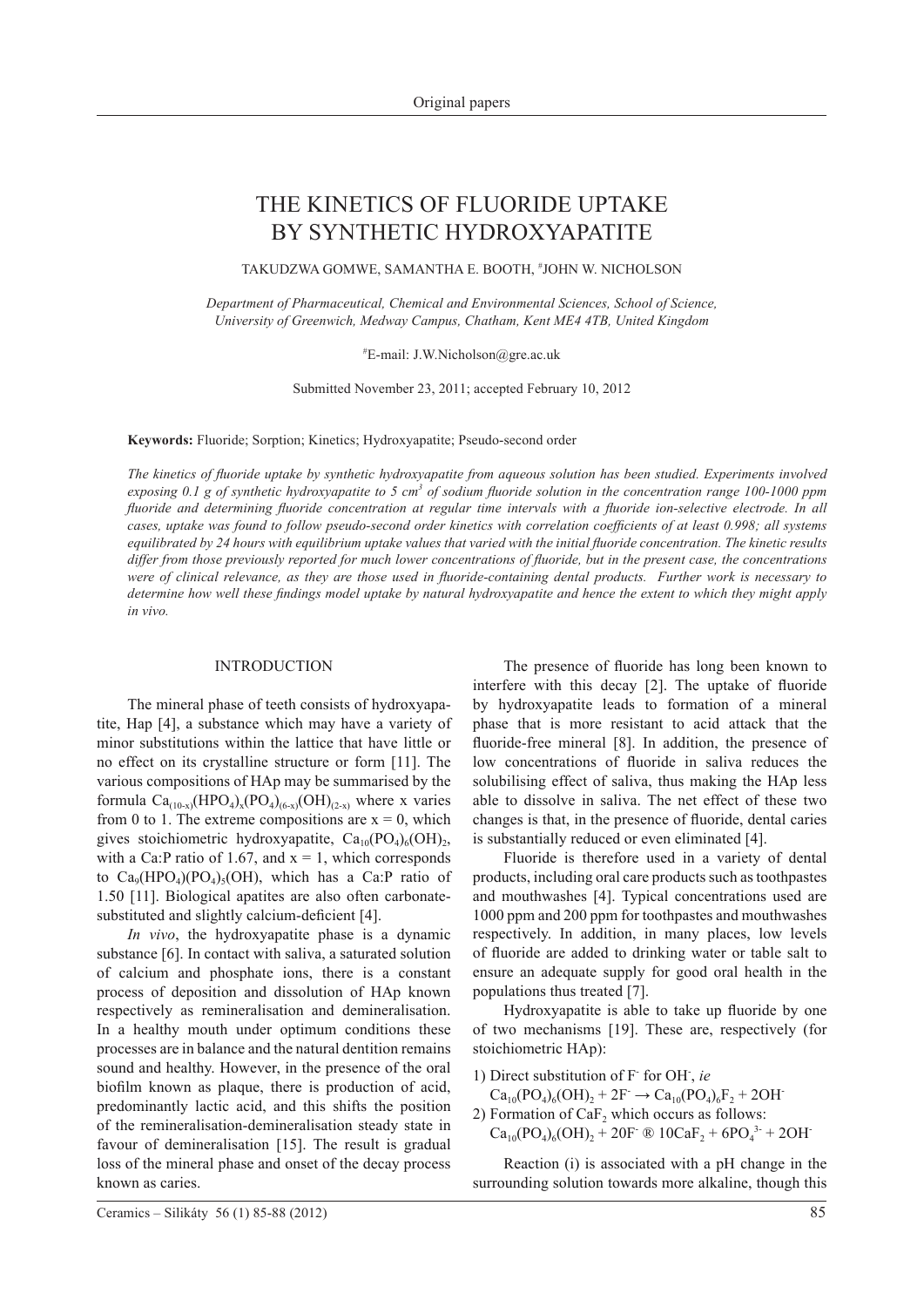is readily buffered in vivo. Reaction (ii), fluorapatite formation, appears to occur by a mixture of direct precipitation and recrystallisation of HAp as fluorapatite [16]. In general, new crystalline layers at the HAp surface seem to develop from an amorphous interfacial layer containing the necessary ions  $(Ca^{2+}, OH, PO_4^{3-}$  and  $F)^1$ . The precise details of the composition of this interfacial layer determine which crystalline compounds form. These two mechanisms are reasonably well established, and although much is known about them, to date there have been very few studies of their dynamics.

 Uptake kinetics for solutes onto inorganic solids have been modelled in three ways, namely first order or second order processes, or by the Elovich equation [9]. Because these equations are based on concentrations of adsorbing species in solution, rather than on adsorption capacities of the solid, they have been termed pseudofirst order and pseudo-second order respectively. For pseudo-first order, the form of the equation used is

$$
\ln(q_{\rm e}-q_{\rm t})=\ln(q_{\rm e})-k_1t,
$$

where  $q_e$  is the uptake at equilibrium in concentration units (*e.g.* ppm) and  $q_t$  the uptake at time *t*, also in concentration units. For pseudo-second order, the equation is

$$
t/q_{\rm t}=1/(k_2(q_{\rm e}^{\ 2})+t/(q_{\rm e})
$$

The Elovich equation was first developed in the 1930s as an empirical description of the adsorption of gases onto solids [9]. It is expressed as:

$$
dq/dt = a \exp(-aq_t),
$$

where a is the initial adsorption rate and *a* is the desorption constant. Although it has been used for systems other than gas adsorption, for example to model uptake of metallic pollutants onto solids from aqueous solution, it does have important limitations. It only describes a limiting property ultimately reached by the sorption curve, and it is entirely empirical, so cannot be used to obtain any insight into the mechanism of adsorption [9]. Moreover, many of the systems for which it has been claimed to apply have been shown to fit the pseudo-second order equation at least as well, if not better [10]. Indeed, of all the models, pseudo-second order seems to apply most widely [9,10], though pseudo-first order is also reasonably common, especially for low concentrations of adsorbing species.

In the case of fluoride and hydroxyapatite, there appears to have been only one study of the kinetics of uptake. It involved very dilute solutions of fluoride, *ie* of the order of  $3 \times 10^{-5}$  mg/L (30 ppb), adsorbing onto solid hydroxyapatite under both static and stirred conditions [5]. At these concentrations fluoride uptake was shown to be pseudo-first order under static conditions but pseudo-second order with stirring. Concentrations of fluoride were much lower than those used in oral health care and, since the concentration is known to influence

uptake kinetics [9,10], the present study was undertaken to determine uptake kinetics at higher concentrations fluoride ion. It has used potassium fluoride solutions at concentrations equivalent to 100, 250, 500, 750 and 1000 ppm in fluoride, and determined uptake kinetics using synthetic hydroxyapatite as the sorbent. In all cases, data were plotted as both pseudo-first order and pseudo-second order graphs to determine which better described the uptake processes.

# EXPERIMENTAL

Potassium fluoride (99.99% pure, ex Sigma-Aldrich, UK) was employed in this study. A stock solution of 1000 ppm in fluoride was prepared by dissolving 0.7632 g KF in 250 cm3 water. Solutions corresponding to 750, 500, 250 and 100 ppm were prepared by appropriate dilutions of this stock solution.

 Fluoride uptake experiments in static mode were conducted using synthetic hydroxyapatite (99.99% pure, ex Sigma-Aldrich), with between 0.1002 and 0.1006 g weighed out and exposed to  $5 \text{ cm}^3$  KF solutions of appropriate concentration in polypropylene centrifuge tubes. A blank experiment demonstrated that there was no fluoride uptake in the absence of hydroxyapatite. Fluoride concentrations were measured with a calibrated fluoride ion selective electrode (Orion 4 Star pH/ISE, ex Thermo Scientific, UK) with determinations at regular time intervals. All experiments were carried out in duplicate.

 Data were tested for conformity to either pseudofirst order or pseudo-second order kinetics. The test plots employed were, respectively,  $ln(q_t)$  against *t* and  $t/(q<sub>t</sub>)$  against t. Lines of best fit were determined using least squares regression. Correlation coefficients were determined and used to establish which kinetic model best described the data obtained.

## **RESULTS**

No uptake of fluoride was found to occur in the centrifuge tubes containing no HAp. This demonstrated that HAp was the only species showing adsorption of fluoride, and that fluoride ions did not become adsorbed onto the polypropylene walls of the storage vessels.

Experimental data for fluoride concentration with time for the first hour of adsorption for all five fluoride concentrations are shown in Table 1. The systems had equilibrated by 24 hours and did not change over the following week in all five cases. Equilibrium uptake varied with initial fluoride concentration, and was greatest for the 1000 ppm solution.

The loss of fluoride from solution has been recalculated as "equivalent fluoride uptake", the results for which appear in Table 2. With the exception of the 1000 ppm solution, uptake followed clear patterns with immediate effect, *ie* from the initial fluoride determination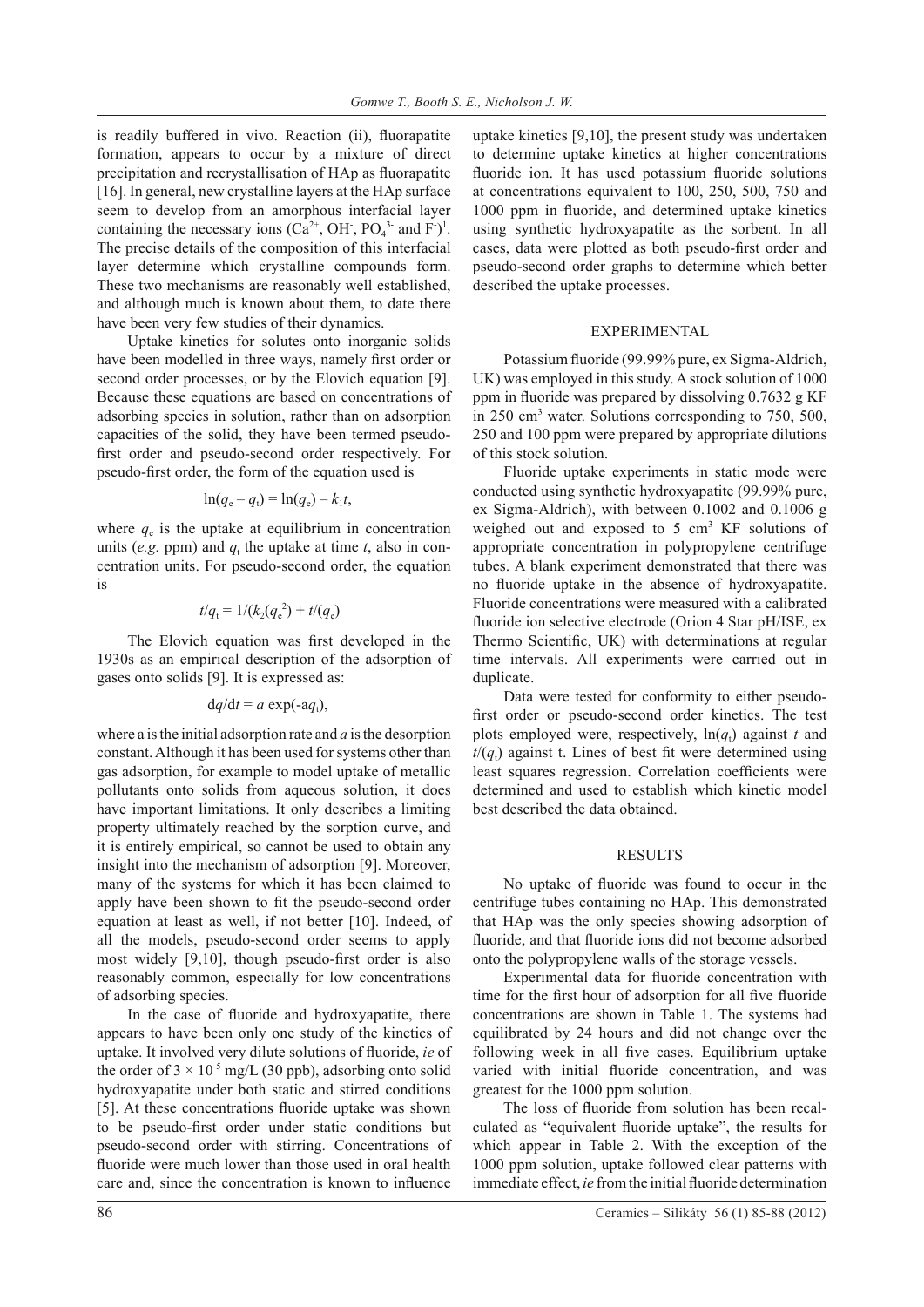at 5 minutes. For 1000 ppm, uptake appeared to fluctuate somewhat at this time, and steady uptake began from the 10 minute determination.

Test plots for pseudo-first order  $(\ln(q_t)$  vs *t*) and pseudo-second order  $(t/(q_t)$  vs t) are shown as Figures 1 and 2 respectively. Correlation coefficients showing conformity of these plots to the best fit straight lines are shown in Table 3.

#### **DISCUSSION**

The results show that the pseudo-second order equation best describes fluoride uptake by synthetic hydroxyapatite at all concentrations studied, *ie* from 100 to 1000 ppm. The pseudo-second order equation was derived as a general case assuming that there were two possible sites for sorption of the species of interest on the solid component [9,10]. However, it is not straightforward to relate kinetics of adsorption to the mechanism and there is no reason why two adsorption processes should necessarily give second order kinetics.

Table 1. Fluoride concentrations (ppm) at various time intervals for different initial concentrations.

| Time<br>(min)        | $1000$ ppm |     | 700 ppm 500 ppm 250 ppm 100 ppm |     |      |
|----------------------|------------|-----|---------------------------------|-----|------|
| $\mathbf{0}$         | 1000       | 750 | 500                             | 250 | 100  |
| 5                    | 959        | 660 | 419                             | 189 | 67.5 |
| 10                   | 870        | 622 | 400                             | 184 | 66.3 |
| 15                   | 825        | 600 | 388                             | 180 | 65.1 |
| 20                   | 796        | 586 | 378                             | 178 | 64.5 |
| 25                   | 775        | 572 | 371                             | 176 | 63.7 |
| 30                   | 759        | 562 | 367                             | 175 | 63.3 |
| 35                   | 748        | 556 | 362                             | 173 | 62.9 |
| 40                   | 737        | 551 | 359                             | 172 | 62.5 |
| 45                   | 730        | 544 | 356                             | 172 | 62.1 |
| 50                   | 721        | 539 | 353                             | 171 | 61.1 |
| 60                   | 709        | 531 | 349                             | 170 | 60.2 |
| Equilibrium<br>(24h) | 670        | 524 | 345                             | 170 | 55.2 |



Figure 1. Pseudo-first order plots for fluoride uptake by HAp. Figure 2. Pseudo-second order plots for fluoride uptake by HAp

It should be noted that many systems have been found to follow pseudo-second order kinetics and this model seems to be more widely applicable than the pseudofirst order one [9]. In all cases, a chemical reaction at the surface seems to be significant in the rate-determining step.

The chemistry of hydroxyapatite and its interaction with fluoride has been widely studied [11], and shown to involve two possible reactions, as described in the Introduction [12,19]. These reactions are favoured under different conditions. At low fluoride concentrations, reaction 1, formation of fluorapatite, is favoured. It appears to occur at the surface through initial adsorption of F- ions at calcium sites, followed by exchange with OH ions. At higher fluoride concentration, CaF<sub>2</sub> forms (reaction 2) by a surface precipitation process. The reason that this is favoured by higher concentrations is that calcium fluoride has a finite though very small solubility, namely  $1.6 \times 10^{-5}$  g/cm<sup>3</sup> at 20°C [14], and at low concentrations of fluoride, little or no  $CaF<sub>2</sub>$  precipitates out of solution. Under such conditions, the F- / OH<sup>-</sup> exchange mechanism is favoured.

Table 2. Equivalent uptake of fluoride (ppm) at various time intervals for different initial concentrations.

| Time                  |                                          |              |          |                |      |
|-----------------------|------------------------------------------|--------------|----------|----------------|------|
| (min)                 | 1000 ppm 700 ppm 500 ppm 250 ppm 100 ppm |              |          |                |      |
| $\theta$              | $\theta$                                 | $\mathbf{0}$ | $\theta$ | $\overline{0}$ |      |
| 5                     | 41                                       | 90           | 80       | 61             | 32.5 |
| 10                    | 130                                      | 128          | 100      | 66             | 33.7 |
| 15                    | 175                                      | 150          | 112      | 70             | 34.9 |
| 20                    | 204                                      | 164          | 122      | 72             | 36.5 |
| 25                    | 225                                      | 178          | 129      | 74             | 36.3 |
| 30                    | 241                                      | 188          | 133      | 75             | 36.7 |
| 35                    | 252                                      | 194          | 138      | 77             | 37.1 |
| 40                    | 263                                      | 199          | 141      | 78             | 37.5 |
| 45                    | 270                                      | 206          | 144      | 78             | 37.9 |
| 50                    | 279                                      | 211          | 147      | 79             | 38.9 |
| 60                    | 291                                      | 219          | 151      | 80             | 39.8 |
| Equilibrium<br>(24 h) | 330                                      | 226          | 155      | 80             | 44.8 |